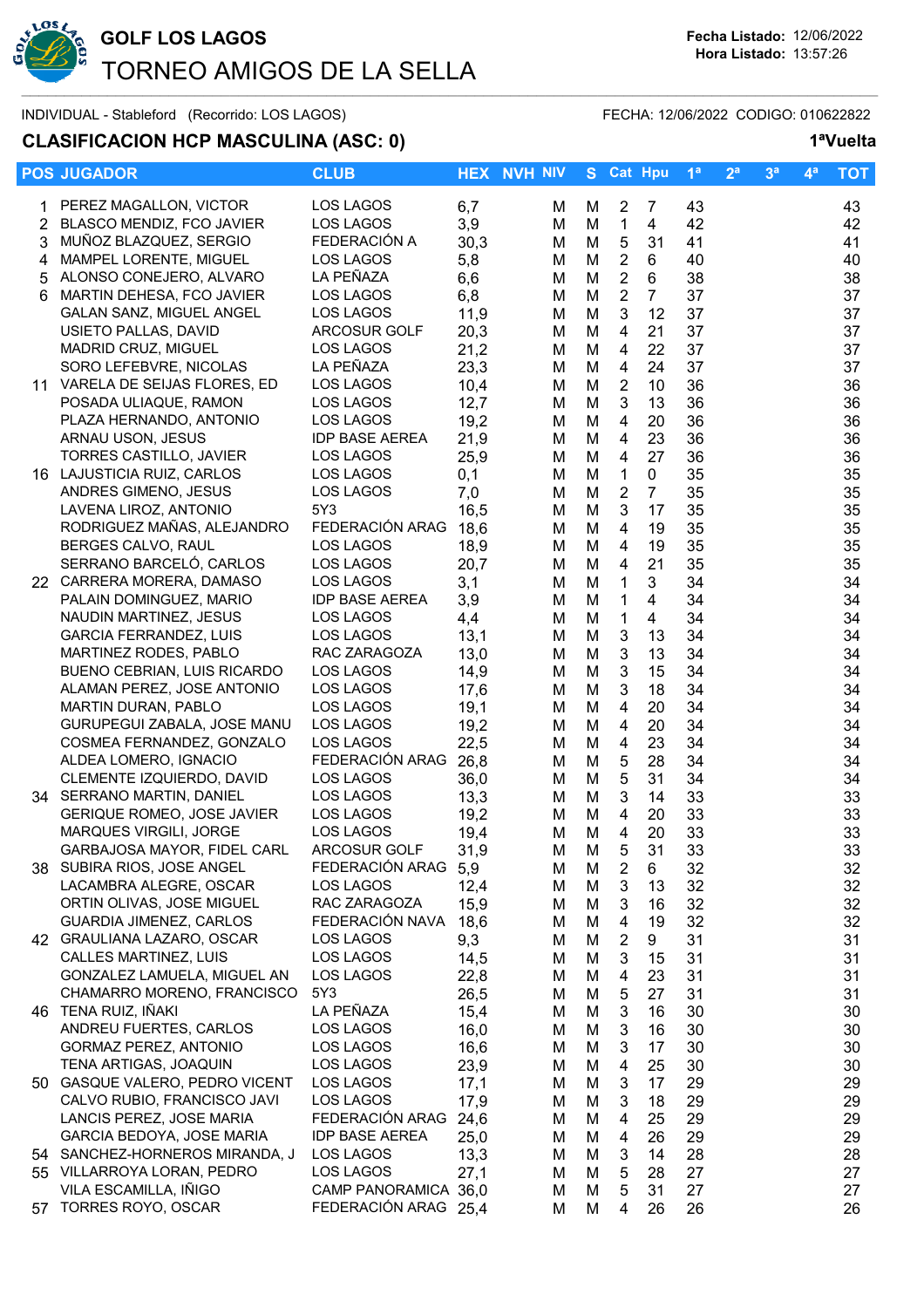

# **CLASIFICACION HCP MASCULINA (ASC: 0)** 1<sup>a</sup>Vuelt

| 1ªVuelta |
|----------|
|          |

|     | <b>POS JUGADOR</b>          | <b>CLUB</b>          |      | <b>HEX NVH NIV</b> | S. |   | <b>Cat Hpu</b> | 1ª | 2 <sup>a</sup> | 3 <sup>a</sup> | <b>AB</b> | тот |
|-----|-----------------------------|----------------------|------|--------------------|----|---|----------------|----|----------------|----------------|-----------|-----|
|     | JIMENEZ MARTINEZ, JESUS     | CERRO-FONTELLAS 26,9 |      | м                  | м  | 5 | 28             | 26 |                |                |           | 26  |
| 59. | PUENTE AVELLANAS, JESUS     | 5Y3                  | 16.3 | м                  | М  | 3 | 17             | 25 |                |                |           | 25  |
|     | PINA GARCIA, IGNACIO        | LIZASO               | 20.0 | м                  | М  | 4 | 21             | 25 |                |                |           | 25  |
| 61  | GONZALEZ OLLOQUIEGUI, FERNA | LOS LAGOS            | 20.8 | м                  | М  | 4 | 21             | 23 |                |                |           | 23  |
|     | PEREZ MIGUEL, JOSE GABRIEL  | LOS LAGOS            | 26.5 | м                  | М  | 5 | 27             | 23 |                |                |           | 23  |
|     | JAIME GALLEGO, MARIO        | <b>LOMAS BOSQUE</b>  | 36,0 | м                  | М  | 5 | 31             | 23 |                |                |           | 23  |
| 64  | ROONEY, CLIVE               | LOS LAGOS            | 21.0 | м                  | М  | 4 | 22             | 22 |                |                |           | 22  |
| 65  | BRICEÑO TERROBA, PABLO      | LOS LAGOS            | 24.6 | м                  | м  | 4 | 25             | 20 |                |                |           | 20  |
| 66  | GOICOECHEA SUBIES, RAFAEL   | LOS LAGOS            | 21.0 | м                  | М  | 4 | 22             | 17 |                |                |           | 17  |
| 67  | GURUPEGUI BEISTI, IÑIGO     | LOS LAGOS            | 4.9  | м                  | м  | 2 | 5              |    |                |                |           | N.P |
|     | PARRA NEBRA, JORGE          | LOS LAGOS            | 5,6  | м                  | М  |   | 5              |    |                |                |           | N.P |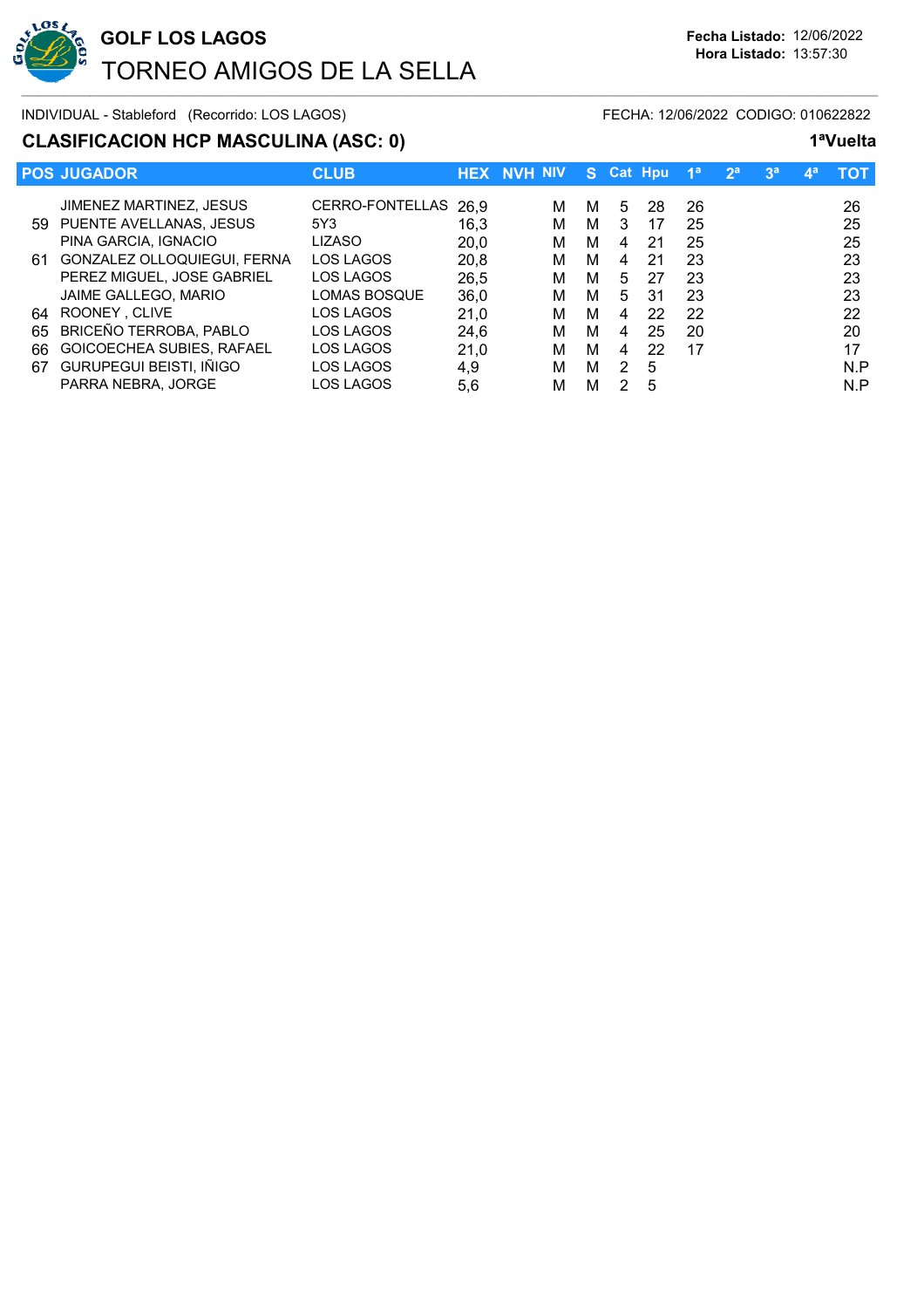

### **CLASIFICACION HANDICAP FEMENINA (ASC: 0) 1ªVuelta**

| <b>POS JUGADOR</b>            | <b>CLUB</b>  | HEX NVH NIV S Cat Hpu $1^a$ $2^a$ $3^a$ $4^a$ TOT |     |                |      |      |  |     |
|-------------------------------|--------------|---------------------------------------------------|-----|----------------|------|------|--|-----|
|                               |              |                                                   |     |                |      |      |  |     |
| 1 ANGLADA MONTSERRATE, MARIA  | LOS LAGOS    | 17,0                                              |     | M F 3          | - 19 | - 36 |  | -36 |
| 2 BLANCO GARCIA, BERTA        | LOS LAGOS    | 8.6                                               | M F | $\overline{2}$ | 10   | 35   |  | 35  |
| 3 GARCIA PAJARON, AMPARO      | ARCOSUR GOLF | 33,5                                              | M F |                | 5 37 | 34   |  | 34  |
| 4 ARROYO DE GRANDES, MARIA DE | LOS LAGOS    | 18.4                                              | M F | 3              | -21  | 26   |  | -26 |
| 5 FERRERO LASO, ANA           | LOS LAGOS    | 26.5                                              | M F | 5              | 29   | 23   |  | 23  |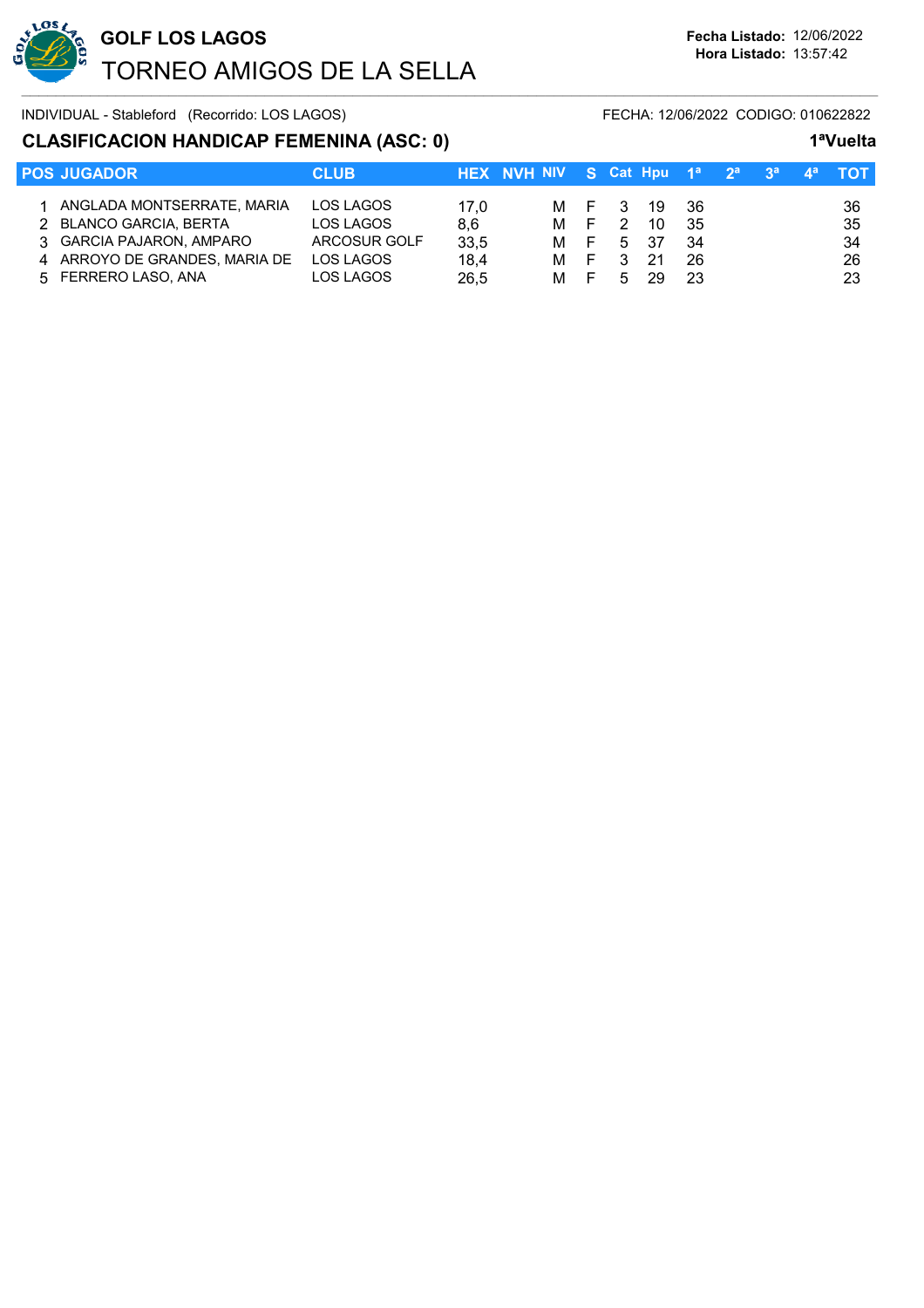

## **CLASIFICACION SCRATCH INDISTINTA (ASC: 0) 1ªVuelta**

#### **POS JUGADOR CLUB HEX NVH NIV S Cat Hpu 1ª 2ª 3ª 4ª TOT** 1 BLASCO MENDIZ, FCO JAVIER LOS LAGOS 3,9 M M 1 4 38 38 2 PEREZ MAGALLON, VICTOR LOS LAGOS 6,7 M M 2 7 36 36 3 MAMPEL LORENTE, MIGUEL LOS LAGOS 5,8 M M 2 6 35 35 LAJUSTICIA RUIZ, CARLOS LOS LAGOS 0.1 M M 1 0 35 35 35 5 ALONSO CONEJERO, ALVARO LA PEÑAZA 6,6 M M 2 6 32 32 6 CARRERA MORERA, DAMASO LOS LAGOS 3,1 M M 1 3 31 31 7 MARTIN DEHESA, FCO JAVIER LOS LAGOS 6,8 M M 2 7 30 30 PALAIN DOMINGUEZ, MARIO IDP BASE AEREA 3,9 M M 1 4 30 30 NAUDIN MARTINEZ, JESUS LOS LAGOS 4.4 M M 1 4 30 30 10 ANDRES GIMENO, JESUS LOS LAGOS 7,0 M M 2 7 28 28 SUBIRA RIOS, JOSE ANGEL FEDERACIÓN ARAG 5,9 M M 2 6 28 28 12 GALAN SANZ, MIGUEL ANGEL LOS LAGOS 11,9 M M 3 12 26 26 VARELA DE SEIJAS FLORES, ED LOS LAGOS 10,4 M M 2 10 26 26 BLANCO GARCIA, BERTA LOS LAGOS 8,6 M F 2 10 26 26 15 POSADA ULIAQUE, RAMON LOS LAGOS 12,7 M M 3 13 24 24 16 BUENO CEBRIAN, LUIS RICARDO LOS LAGOS 14.9 M M 3 15 22 22 22 GARCIA FERRANDEZ, LUIS LOS LAGOS 13,1 M M 3 13 22 22 MARTINEZ RODES, PABLO RAC ZARAGOZA 13,0 M M 3 13 22 22<br>GRAULIANA LAZARO, OSCAR LOS LAGOS 9.3 M M 2 9 22 22 22 GRAULIANA LAZARO, OSCAR LOS LAGOS 9.3 M M 2 9 22 22 22 20 SERRANO MARTIN, DANIEL LOS LAGOS 13,3 M M 3 14 21 21 LACAMBRA ALEGRE, OSCAR LOS LAGOS 12,4 M M 3 13 21 21 22 LAVENA LIROZ, ANTONIO 5Y3 16,5 M M 3 17 20 20 23 PLAZA HERNANDO, ANTONIO LOS LAGOS 19,2 M M 4 20 18 18 RODRIGUEZ MAÑAS, ALEJANDRO FEDERACIÓN ARAG 18.6 M M 4 19 18 18 18 25 MADRID CRUZ, MIGUEL LOS LAGOS 21,2 M M 4 22 17 17

- USIETO PALLAS, DAVID ARCOSUR GOLF 20,3 M M 4 21 17 17 SERRANO BARCELÓ, CARLOS LOS LAGOS 20,7 M M 4 21 17 17 ANGLADA MONTSERRATE, MARIA LOS LAGOS 17.0 M F 3 19 17 17 17 PURIT BERGES CALVO, RAUL LOS LAGOS 18,9 MM 4 19 17 17<br>17 ORTIN OLIVAS. JOSE MIGUEL RAC ZARAGOZA 15.9 MM 4 3 16 17 17 ORTIN OLIVAS, JOSE MIGUEL RAC ZARAGOZA 15,9 M M 3 16 17 17 CALLES MARTINEZ, LUIS LOS LAGOS 14,5 M M 3 15 17 17
- 
- 
- 
- 
- 
- 

| 32 | MARQUES VIRGILI, JORGE            | LOS LAGOS             | 19,4 | М | м | 4 | 20 | 16 | 16 |
|----|-----------------------------------|-----------------------|------|---|---|---|----|----|----|
|    | <b>GUARDIA JIMENEZ, CARLOS</b>    | FEDERACIÓN NAVA       | 18,6 | м | м | 4 | 19 | 16 | 16 |
|    | ALAMAN PEREZ, JOSE ANTONIO        | LOS LAGOS             | 17,6 | м | M | 3 | 18 | 16 | 16 |
|    | GASQUE VALERO, PEDRO VICENT       | LOS LAGOS             | 17,1 | M | М | 3 | 17 | 16 | 16 |
| 36 | SORO LEFEBVRE, NICOLAS            | LA PEÑAZA             | 23,3 | м | M | 4 | 24 | 15 | 15 |
|    | <b>GERIQUE ROMEO, JOSE JAVIER</b> | LOS LAGOS             | 19,2 | м | M | 4 | 20 | 15 | 15 |
|    | MARTIN DURAN, PABLO               | LOS LAGOS             | 19,1 | м | M | 4 | 20 | 15 | 15 |
|    | GURUPEGUI ZABALA, JOSE MANU       | LOS LAGOS             | 19,2 | м | м | 4 | 20 | 15 | 15 |
|    | TENA RUIZ, IÑAKI                  | LA PEÑAZA             | 15,4 | M | M | 3 | 16 | 15 | 15 |
|    | SANCHEZ-HORNEROS MIRANDA, J       | LOS LAGOS             | 13,3 | м | М | 3 | 14 | 15 | 15 |
| 42 | GONZALEZ LAMUELA, MIGUEL AN       | LOS LAGOS             | 22,8 | M | M | 4 | 23 | 14 | 14 |
|    | ARNAU USON, JESUS                 | <b>IDP BASE AEREA</b> | 21,9 | м | М | 4 | 23 | 14 | 14 |
|    | <b>GORMAZ PEREZ, ANTONIO</b>      | LOS LAGOS             | 16,6 | м | M | 3 | 17 | 14 | 14 |
|    | ANDREU FUERTES, CARLOS            | LOS LAGOS             | 16,0 | м | M | 3 | 16 | 14 | 14 |
| 46 | COSMEA FERNANDEZ, GONZALO         | LOS LAGOS             | 22,5 | м | м | 4 | 23 | 13 | 13 |
|    | CALVO RUBIO, FRANCISCO JAVI       | LOS LAGOS             | 17,9 | M | M | 3 | 18 | 13 | 13 |
| 48 | MUÑOZ BLAZQUEZ, SERGIO            | FEDERACIÓN A          | 30,3 | м | M | 5 | 31 | 11 | 11 |
|    | TORRES CASTILLO, JAVIER           | LOS LAGOS             | 25,9 | M | M | 4 | 27 | 11 | 11 |
|    | CHAMARRO MORENO, FRANCISCO        | 5Y3                   | 26,5 | м | M | 5 | 27 | 11 | 11 |
|    | LANCIS PEREZ, JOSE MARIA          | FEDERACIÓN ARAG       | 24,6 | м | M | 4 | 25 | 11 | 11 |
| 52 | ALDEA LOMERO, IGNACIO             | FEDERACIÓN ARAG       | 26,8 | м | м | 5 | 28 | 10 | 10 |
|    | GARCIA BEDOYA, JOSE MARIA         | <b>IDP BASE AEREA</b> | 25,0 | м | M | 4 | 26 | 10 | 10 |
|    | TENA ARTIGAS, JOAQUIN             | LOS LAGOS             | 23,9 | м | м | 4 | 25 | 10 | 10 |
|    | ARROYO DE GRANDES, MARIA DE       | LOS LAGOS             | 18,4 | м | F | 3 | 21 | 10 | 10 |
|    | PUENTE AVELLANAS, JESUS           | 5Y3                   | 16,3 | м | M | 3 | 17 | 10 | 10 |
| 57 | GARBAJOSA MAYOR, FIDEL CARL       | ARCOSUR GOLF          | 31,9 | M | M | 5 | 31 | 9  | 9  |
|    |                                   |                       |      |   |   |   |    |    |    |